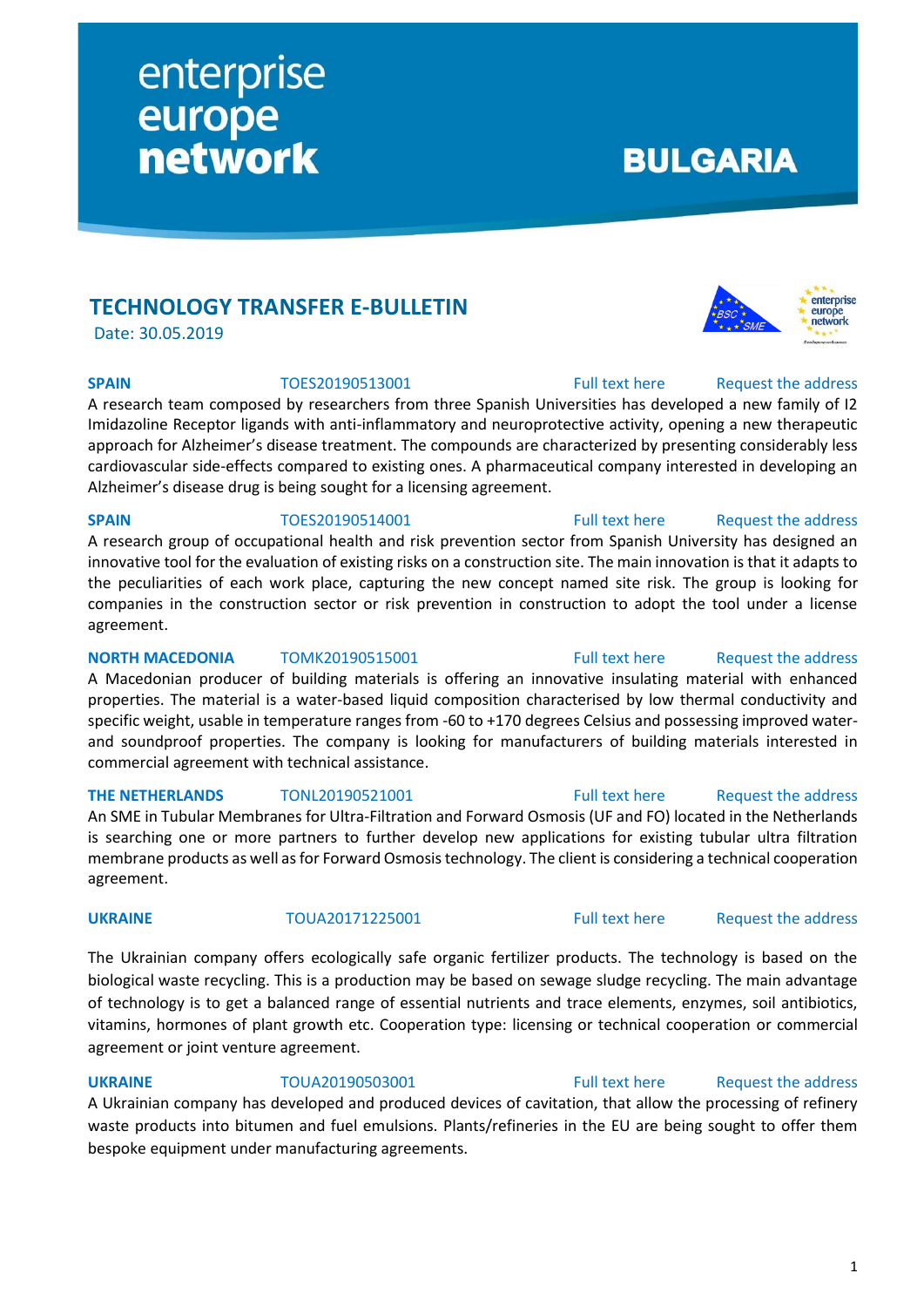The Ukrainian Research Institute has developed a technology of beet juice fermentation by selective lactobacillus. The strains of bacteria in fermentation of juice enrich it with biologically active substances, provide antioxidant, anti-carcinogenic and radioprotective effect. The result of such a fusion is a beetroot drink - a product of functional nutrition. The Institute interested in cooperation with processing companies, canning plants, biofactories on the basis of a license agreement.

### **GERMANY** TODE20190513002 [Full text here](https://een.ec.europa.eu/tools/services/PRO/Profile/Detail/ac640128-ccd6-490e-a2ba-b929c3ab7a56) Request [the address](http://www.een.bg/index.php?option=com_rsform&formId=13)

A German research institute has developed a method for detecting the critical flow state of gases. Nozzles and diaphragms are used for flow measurements of gases. Above a suitable pressure ratio between inlet and outlet pressure at the nozzle, a critical state occurs in which the volume flow is independent of the pressure behind the nozzle. The offered sensor can detect this state to minimize the energy expenditure for the pressure generation. The research institute is looking for licensees.

**SPAIN** TOES20190517001 [Full text here](https://een.ec.europa.eu/tools/services/PRO/Profile/Detail/685bc0f4-db29-4bcc-a56a-b6e127dd4149) Request [the address](http://www.een.bg/index.php?option=com_rsform&formId=13) A Spanish biomedical research networking center has developed a new strategy for the regeneration of articular cartilage based on an injectable material, looking to establish license, research cooperation or technical cooperation agreements.

### **GERMANY** TODE20190509001 [Full text here](https://een.ec.europa.eu/tools/services/PRO/Profile/Detail/1a0a7fe0-c827-4c3e-80b4-a4f8fbb9ecf1) Request the address

A German company specialized in embedded wireless long-range networks (LPWAN) offers a ready-to-use flexible and scalable sensor network based on LoRa™ technology. This private network infrastructure can be integrated in existing or planned monitoring systems to collect and transmit operational data such as metric sensor data or status information to optimize industrial and logistic processes. The company is targeting research co-operation and commercial agreements with technical assistance.

### **ITALY TOIT20190402001** [Full text here](https://een.ec.europa.eu/tools/services/PRO/Profile/Detail/75f61ada-5a64-4363-8579-8015d1e186a5) Request the address

An innovative Italian manufacturer of revolutionary furniture, for homer and hospitals has developed a mattress with ventilation technology, which integrates a ventilating system to bring forced air in contact with the user, at the desired temperature when sitting on a chair or lying on bed. This company is looking for IP licensing, joint venture agreements and research cooperation agreements.

# **FRANCE** TOFR20190321001 [Full text here](https://een.ec.europa.eu/tools/services/PRO/Profile/Detail/010f5312-0d05-4f1b-a43e-ba752aa73ab8) Request the address

A French spin-off has scaled-up years of research and development in the technology of spark plasma sintering using a wide range of metals, mineral and organic materials for applications in the aerospace, defense, automotive and luxury industries. The company is looking for partners in these sectors or other sectors requiring high-quality and performance parts for a technical cooperation first and/or a manufacturing agreement.

A French SME offers its knowledge and expertise in solid state fermentation to scale-up any food or non-food based raw materials fermentation process from demonstrator stage up to the first tons of production under technology cooperation Its skills ranges from cereals, rice and pulses malting through aspergillus to stabilisation and scaling-up at industrial stage (e.g. from volumes of about 500 g produced in laboratory conditions to 500 kg or 1 ton of industrial products).

# **SLOVENIA** TOSI20190513001 **Full text here** Request the address

A Slovenian company with a 40-year tradition in automatic systems for product assembly is offering a patent pending hexapod technology as a reconfigurable alternative to dedicated jigs and fixtures in automated production lines. The company is looking for automation integrators for technical cooperation under commercial agreement with technical assistance and an investment partner for collaboration under an investment agreement.

# **FRANCE** TOFR20190509001 [Full text here](https://een.ec.europa.eu/tools/services/PRO/Profile/Detail/83160b50-c19d-4179-9dda-ed5b22acd7d7) Request [the address](http://www.een.bg/index.php?option=com_rsform&formId=13)

# 2

# **UKRAINE** TOUA20190516001 [Full text here](https://een.ec.europa.eu/tools/services/PRO/Profile/Detail/280d6038-8037-4afb-93d3-3ff6b086aa48) Request the address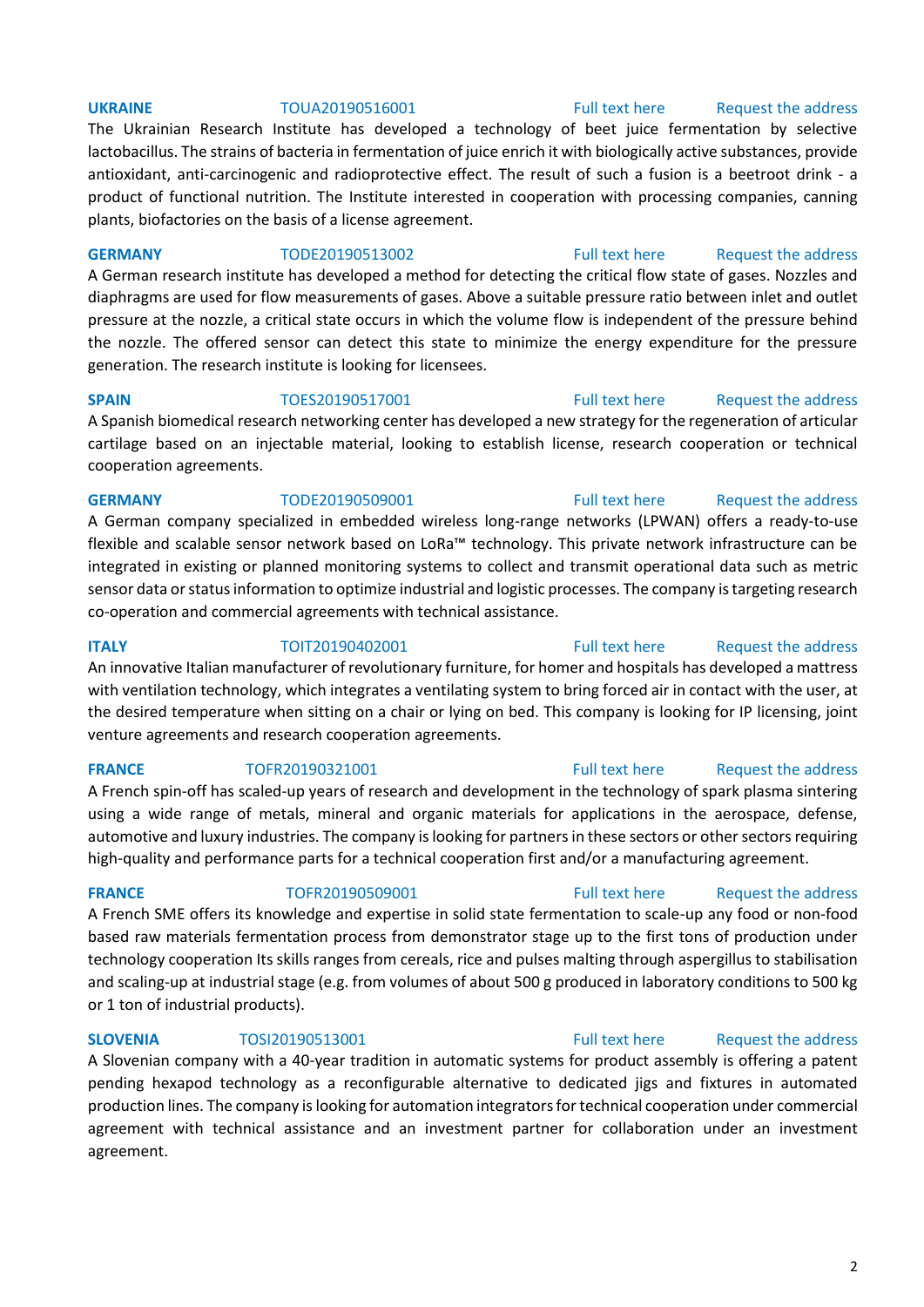### **SPAIN** TOES20190404004 [Full text here](https://een.ec.europa.eu/tools/services/PRO/Profile/Detail/dabb9ea0-56c5-419d-880f-d4f8f15b9ad1) Request the address

A Spanish research group of the public health system has developed a new composition to prevent, alleviate, ameliorate and treat diseases or disorders related to Parkinson's disease. A license agreement or an technical cooperation agreement for a public or private partnership for the further development of the patented composition is sought.

### **SINGAPORE** TOSG20190508001 [Full text here](https://een.ec.europa.eu/tools/services/PRO/Profile/Detail/6e3f59bb-3f39-46e5-a712-6e4a949672a4) Request the address

A Singapore-based technology SME has developed a transdermal delivery system that delivers the water-based active ingredient into the bloodstream through the skin. The trade-secret formulation comes in the form of an applied-on cream. Water-based active molecules are delivered across the skin in a sustained manner, facilitating delivery into the bloodstream for better absorption. The SME seeks research cooperation manufacturing partnerships with MNEs or SMEs or all sizes.

### **GERMANY** TODE20190521001 [Full text here](https://een.ec.europa.eu/tools/services/PRO/Profile/Detail/eba07779-c2f6-4e53-8307-70760b0aeeed) Request the address

A German company specialized in rubber-based extrusion products developed new rubber safety profiles for rail-based traffic systems. The cost-efficient and highly durable bike-safe rail tracks are applied in rail covers and rail crossings in inner cities with high rail and bike traffic, thus preventing bike accidents and making cycling safer. Seeking companies and public authorities with interest in traffic engineering and planning for commercial agreements with technical assistance.

# **ITALY TOIT20190520001** [Full text here](https://een.ec.europa.eu/tools/services/PRO/Profile/Detail/fd636310-694e-456c-8202-e0219af4604a) Request the address

An Italian company manufacturing mesurement devices for scientific labs has developed a cheap, highly sensitive and real time radon detector for different applications like indoor and underground ambients, automatic ventilation systems and radon suppressed systems. Radon is cancer-causing radioactive gas, a hot topic in USA and EU. Companies in the gas detectors market interested to adopt and commercialise the radon detector device are sought for commercial agreement with technical assistance.

**SPAIN** TOES20181228001 [Full text here](https://een.ec.europa.eu/tools/services/PRO/Profile/Detail/1861a4f9-f252-47cd-9835-60d1913905cd) Request the address Spanish company from Madrid with expertise in the extraction, chemical characterization and purification of bioactive compounds from plants has developed an innovative business model for the extraction of bioactive compounds from by-products. The collaboration types they are interested in are manufacturing agreements and research cooperation agreements.

A Danish company has developed a breakthrough nanometer-thin adhesion technology enabling easy bonding of metal, glass and other materials to plastics. The nanocoating is invisible, extremely strong and can endure harsh conditions, while chemically safe, environmentally friendly and designed for easy disassembly of components. They are looking to license the technology to production companies in various industries which are developing new products, launching new business strategies etc.

# **GERMANY** TODE20190507001 [Full text here](https://een.ec.europa.eu/tools/services/PRO/Profile/Detail/4fe27196-c876-4738-b3d4-85d8f3f2d158) Request the address

A German company offers very economic and ecologically sound sediment solutions for reservoirs, rivers and other hydraulic infrastructure. It works with specially equipped hydraulic tools. Reservoirs do not have to be emptied during the process. The innovative process is customised to the respective conditions. Reservoir operators or river authorities are sought for licensing agreements.

# **GERMANY** TODE20190521002 [Full text here](https://een.ec.europa.eu/tools/services/PRO/Profile/Detail/f6e06cd1-c170-4759-8ba9-f987a812b077) Request the address

A German engineering company offers effective pre- treatment of industrial wastewater with a patented microflotation technology. Microflotation can be easily integrated into existing concepts. The technology works by ultra-fine gas bubble filtration and shows good results in reduction of chemical oxygen demand (COD). It is environmentally friendly as chemicals are dosed according to exact requirements. Partners are sought for licensing and commercial agreements with technical assistance.

# **DENMARK** TODK20190513001 [Full text here](https://een.ec.europa.eu/tools/services/PRO/Profile/Detail/53d26ba0-e40c-4674-930a-9667f3b0244f) Request the address

# 3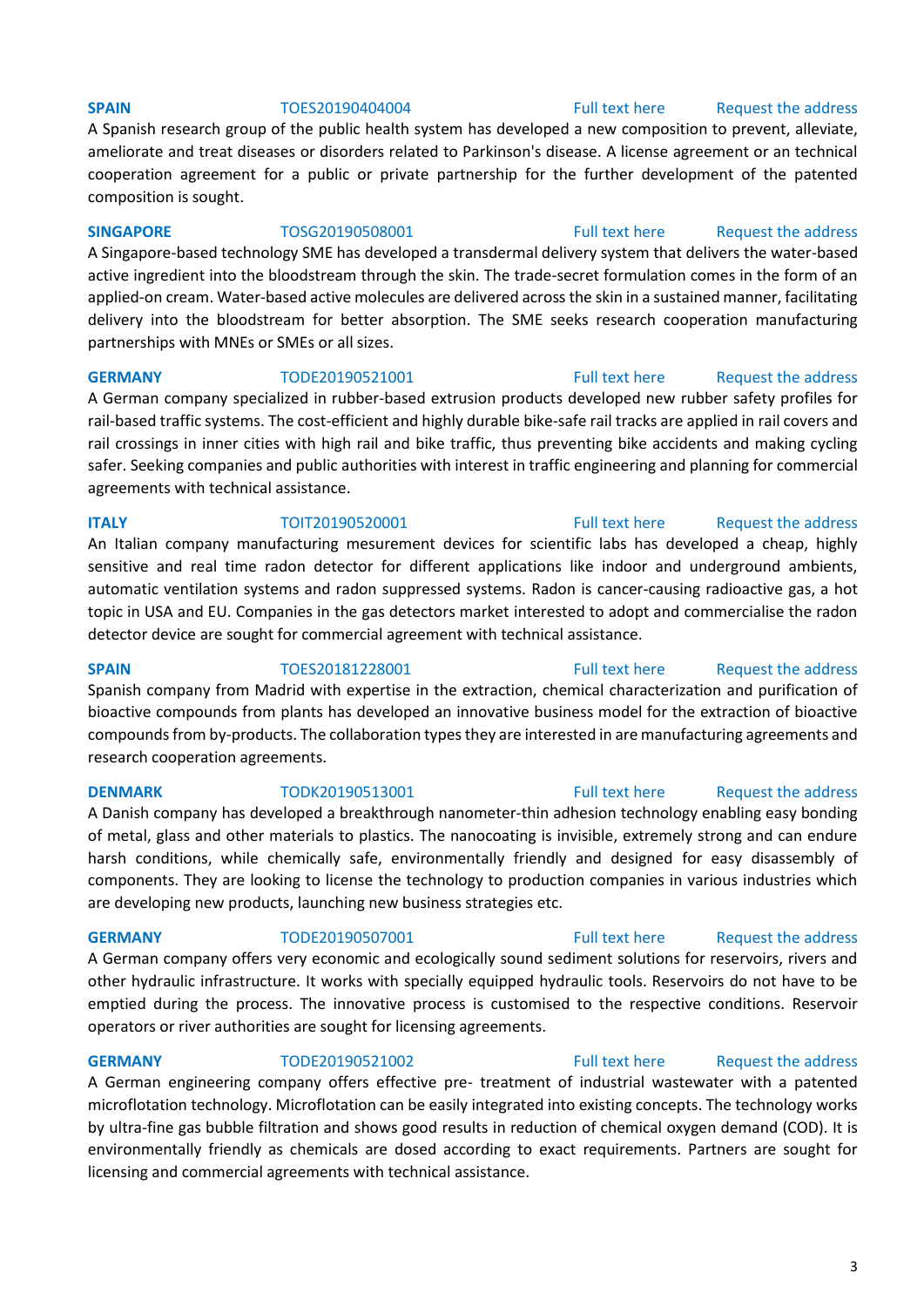### **SINGAPORE** TOSG20190507001 [Full text here](https://een.ec.europa.eu/tools/services/PRO/Profile/Detail/fc4ebfd4-6134-4957-865e-1042b419eac7) Request the address

A Singapore SME has developed a robust, industrial grade sensor hub solution that significantly eases the IoT deployment for commercial applications. This advanced engineering device is scalable, allows the rapid sensor deployment through a patented, single touch approach, and offers quick modification and adaptation of the sensors for different applications. The SME seeks licensing or commercial agreements with technical assistance with MNEs or SMEs of all sizes.

**GERMANY** TODE20190423002 [Full text here](https://een.ec.europa.eu/tools/services/PRO/Profile/Detail/9dca4c93-39ac-4d05-a99f-aa0aba166243) Request the address German-Sino SME provides all-in-one R&D /commercialisation services and biocatalytic solutions via an enzymatic, microbial platform technology. It leads to major time savings, state of the art high throughput screening with 500,000 CPU (central processing unit) hours/year, high accuracy and consistency. They look for industrial/academic partners from chemical, pharma, food, home care, material industry for R&D cooperation, e.g. new synthetic routes to speciality/fine/pharmaceutical chemicals.

**GERMANY** TODE20190312004 [Full text here](https://een.ec.europa.eu/tools/services/PRO/Profile/Detail/dde627be-d58a-4557-b77f-8dfc781aabc6) Request the address A German university developed a solution to improve the signal quality between optical layer waveguides. By individually adjusting the angle, step width and height, it is possible to minimize the transmission losses, or (almost) completely avoid them. The university offers a license agreement and a technical cooperation agreement.

### **FRANCE** TOFR20190410001 [Full text here](https://een.ec.europa.eu/tools/services/PRO/Profile/Detail/71e6d578-4b6c-4bbc-8060-d3ca1d4f92e1) Request the address

# A French biotechnology SME has developed an innovative DNA labelling technology for real-time imaging of living cells or organisms. This patented technology has been applied to various fields of investigation such as virus/viral vector high resolution imaging, compound screening, chromatin dynamics study in mammalian cells and yeast. Partners sought are academic or industry labs willing to use the technology under a research or technical cooperation agreement or also a licence agreement.

# A SME Brussels-based company designs and builds lightweight foldable and modular ecobikes. The company has been awarded with renowned prizes for their innovative bike's design. The bikes can be complemented with a battery and motor to convert them into electrical bikes. The foldable bike weights up to 13kg in that case. The modular bike can be converted into cargo bike to load up to 155kg.It seeks a bike retailer already active in the market to enter into a joint venture or commercial agreement.

# **ITALY TOIT20190521001** [Full text here](https://een.ec.europa.eu/tools/services/PRO/Profile/Detail/6c66e36a-80c0-4b73-95de-4187c7a482a5) Request the address

Biology and biotechnology department of an Italian University developed an efficient system to produce recombinant proteins in mammalian cells in culture to be used as drugs or for structural biology studies. The company is looking for pharmaceutical companies, universities and research centers, under a technical cooperation and service agreement.

Neurodevelopmental disorders may impair motricity, behavior, language or cognitive capacity. A Belgian university research group develop models of cerebral cortex development. The group used this comprehensive set of models to demonstrate that inhibitors of unfolded protein response activation pathway stand as potential therapeutics to treat or prevent neurodevelopmental disorders, and is seeking for research collaboration with companies in the field.

**ALBANIA** TRAL20190521001 [Full text here](https://een.ec.europa.eu/tools/services/PRO/Profile/Detail/cc7c8b11-683f-4014-bed1-5b0fc489b69c) [Request the address](http://www.een.bg/index.php?option=com_rsform&formId=13)  It is an Albanian company, founded in Elbasan in 2008. It operates in collection, conservation, packaging and trade of various food products. Its activity is focused also in the production and processing of olives. Being such, the company is interested to find potential partners for cooperation under commercial agreement with technical assistance.

# **BELGIUM** TOBE20190521001 [Full text here](https://een.ec.europa.eu/tools/services/PRO/Profile/Detail/4b4447d0-9131-4651-9ec3-78c3283a7dd9) Request the address

# **BELGIUM** TOBE20190508001 [Full text here](https://een.ec.europa.eu/tools/services/PRO/Profile/Detail/b89b6f38-2f6a-4e6b-a430-2b52defaa470) Request the address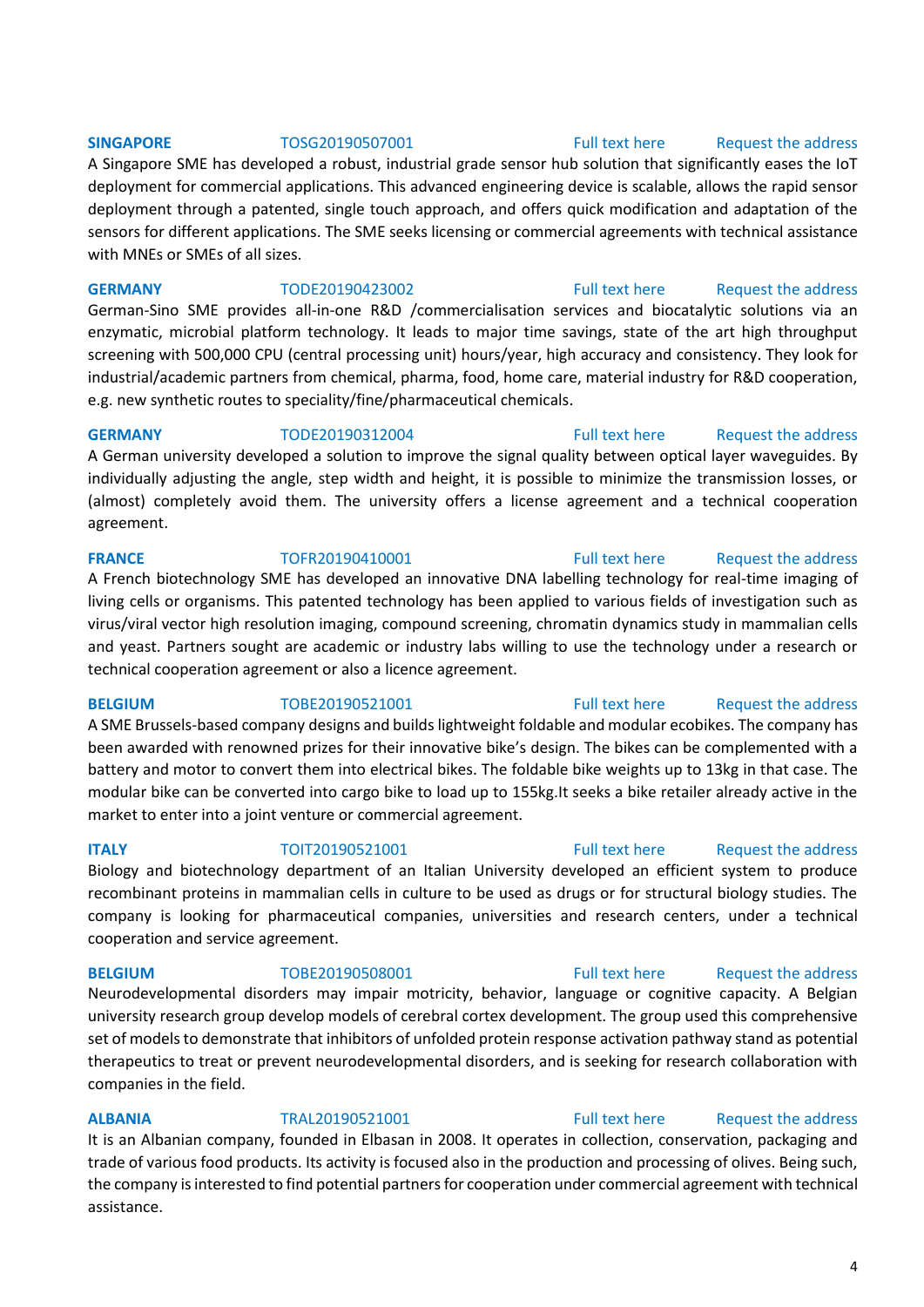Spanish building company is looking for partners able to develop modular industrialized houses under a jointventure agreement. The houses should be easily transported, ecological, sustainable, human size and preferably made of wood. The construction technology should allow to use all types of new materials and systems in order to serve the market that is developing in the South of Europe and already functioning in the North.

**UKRAINE** TRUA20180324001 [Full text here](https://een.ec.europa.eu/tools/services/PRO/Profile/Detail/5f7732e2-21c8-41c4-be15-fab2f098a04e) [Request the address](http://www.een.bg/index.php?option=com_rsform&formId=13)  Ukrainian company specialized in manufacturing instruments for control of operational process at metallurgical plants is looking for the technology owners, business partners, investors. The main company's objective is reduction of the significant losses of electricity in the process of compressed air production and related losses in electricity network and overloading of compressor capacity.The company is interested in seeking for technology and investments for equipment.

**UKRAINE** TRUA20180324002 [Full text here](https://een.ec.europa.eu/tools/services/PRO/Profile/Detail/12c5b8eb-cfa9-4216-b075-dab2a42fdf13) Request the address A Ukrainian food company specialized in butter and dry powder milk production, seeking milk drying technology and multi-purpose dryer equipment to improve the plant's resource efficiency. They are looking for suppliers under either a license agreement or a manufacturing agreement.

### **GREECE** TRGR20190419001 [Full text here](https://een.ec.europa.eu/tools/services/PRO/Profile/Detail/15a1a3b0-725a-4bc1-a82c-0dc1285aecee) Request the address

A Greek SME has developed an advanced simulation in-house software package which is applicable in various sectors such as aerospace & aeronautics, healthcare, industrial equipment, oil & gas. The company is currently looking for cooperation with other relevant entities that could contribute to further develop the software by bringing new engineering challenges, under a technical cooperation agreement.

**SPAIN** TRES20190513001 [Full text here](https://een.ec.europa.eu/tools/services/PRO/Profile/Detail/c436b86c-0d0f-462b-b17f-9de3a91c2963) Request the address A Spanish software development company, specialised in developing tailored software, is looking for a manufacturing company specialised in the construction of load-bearing structures as wind turbine towers, high voltage towers or telecommunication towers, to assist in the improvement and validation of the server, e.g. by providing real data for validation or feedback to improve performance. The company would like to reach a technical cooperation agreement.

**SPAIN** TRES20190509001 [Full text here](https://een.ec.europa.eu/tools/services/PRO/Profile/Detail/9de2b3dc-148a-4730-98df-5a447f2fe635) Request the address A Spanish company specialized in the manufacture of electrical material and worldwide leader in the heating elements market is looking for a thick film heater technology under a technical cooperation agreement

**THE NETHERLANDS** TRNL20190430001 [Full text here](https://een.ec.europa.eu/tools/services/PRO/Profile/Detail/2934149c-a66d-478e-8db2-b6afe6281516) Request the address A Dutch wholesale company specialized in food and drink products is looking for new solutions for the distribution of fresh, chilled and frozen products in an overcrowded city center. Collaboration based on a research cooperation agreement or a technical cooperation agreement. This technology request refers to an innovation challenge published on an open innovation platform.

The Belgian SME is active since 20 years in the field of equipment for security at work and medical devices distribution, in particular by distributing automated external defibrillators (AED) for years. In association with an experimented anesthesiologist-emergency physician, the company has developed a concept of personal portable device. It is now looking for partner under research cooperation agreement, to develop the prototype and potentially get the product ready for commercialisation.

# **ITALY TRIT20190520001** [Full text here](https://een.ec.europa.eu/tools/services/PRO/Profile/Detail/646ddb8e-f833-4ba5-a506-c63d69427f61) Request the address

A major Italian company active in the vending machines production is looking for a paper or biodegradable material producer to develop a new type of paper stirrers dispenser, to replace plastic stirrers. The partner would join in the project under a technical or research cooperation agreement.

### 5

### **SPAIN** TRES20190503001 [Full text here](https://een.ec.europa.eu/tools/services/PRO/Profile/Detail/b931780b-32d8-4791-a5c4-bb093f5defe7) Request the address

# **BELGIUM** TRBE20190114001 [Full text here](https://een.ec.europa.eu/tools/services/PRO/Profile/Detail/89d1aacc-a362-4b00-9e68-11b0054685e6) Request the address